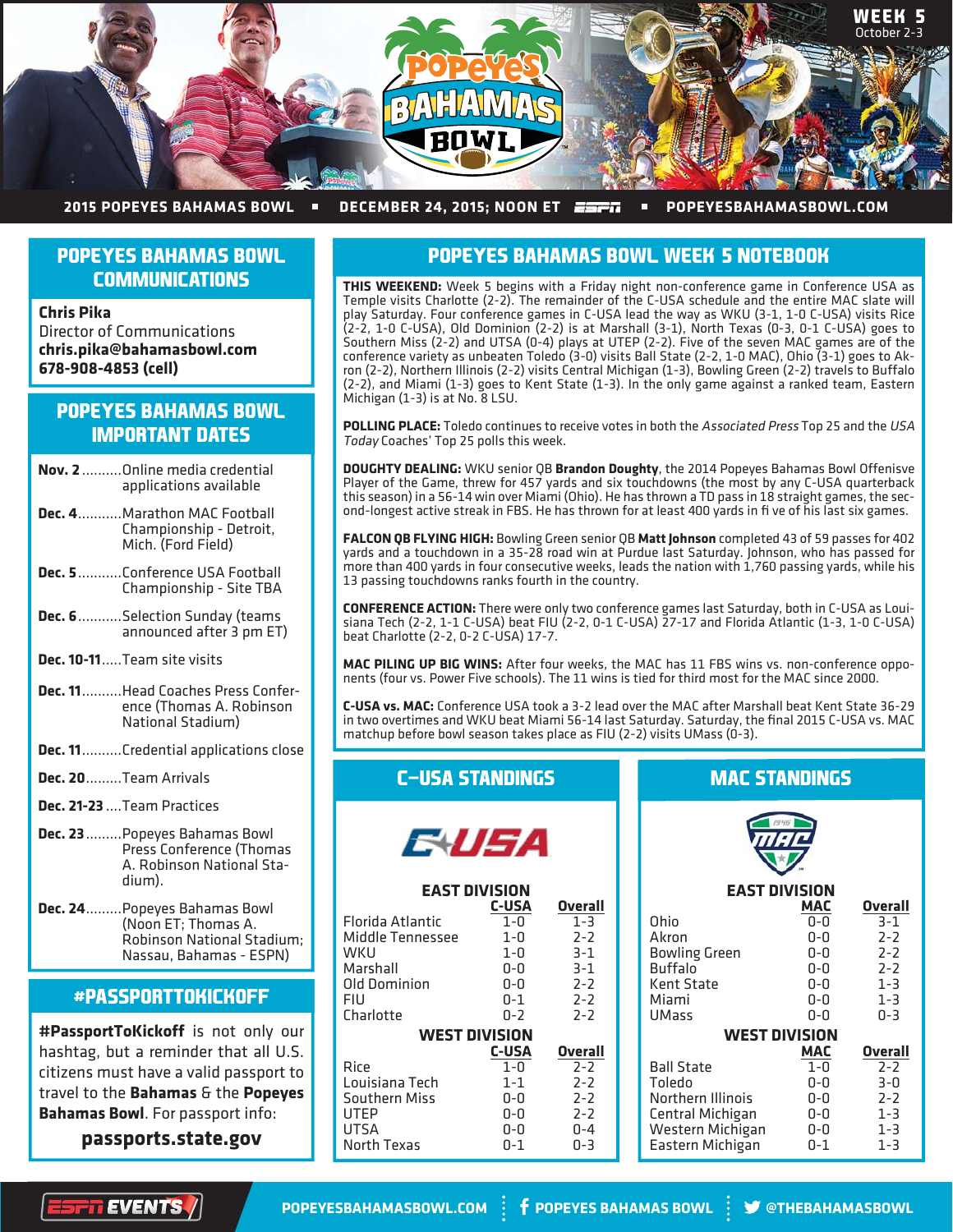# **POPEYES BAHAMAS BOWL**

# **Page 2**

# **October 2-3, 2015**

## **WEEK 5 SCHEDULE**

### **CONFERENCE USA**

**Friday, October 2** Temple at Charlotte (CBSSN)

## **Saturday, October 3**

FIU at UMass (ESPN3) \* Old Dominion at Marshall (ASN) \* WKU at Rice (FSN) Louisiana-Lafayette at Louisiana Tech (ASN) Vanderbilt at Middle Tennessee (CBSSN) \* North Texas at Southern Miss (FCS) \* UTSA at UTEP (KMYS-TV)

### **MID-AMERICAN CONFERENCE**

#### **Saturday, October 3**

\* Ohio at Akron (ESPN3) FIU at UMass (ESPN3) \* Northern Illinois at Central Michigan (ESPN3) \* Toledo at Ball State (ASN/ESPN3) \* Bowling Green at Buffalo (TWSC/ESPN3) \* Miami at Kent State (ESPN3) Eastern Michigan at No. 8 LSU (ESPNU) \* - conference games (TV/digital network in parentheses) ASN - American Sports Network CBSSN - CBS Sports Network

ESPN3 - ESPN3.com (online) FCS - Fox College Sports FSN - Fox Sports Net KMYS-TV - San Antonio, Texas TWSC - Time Warner SportsChannel

## **"POWER FIVE" VICTORIES**

**A list of Conference USA and MAC victories over "Power Five" opponents (teams from the ACC, Big Ten, Big XII, Pac-12 and SEC)**

| <b>C-USA/MAC Team</b>                  | Opponent              | <b>Score</b> |
|----------------------------------------|-----------------------|--------------|
| Sept. 3                                |                       |              |
| WKU (C-USA)                            | Vanderbilt (SEC)      | $14 - 12$    |
| Sept. 6                                |                       |              |
| Marshall (C-USA)                       | Purdue (Big Ten)      | $41 - 31$    |
| <b>Sept. 12</b>                        |                       |              |
| Bowling Green (MAC) Maryland (Big Ten) |                       | 48-27        |
| Toledo (MAC)                           | No. 18 Arkansas (SEC) | $16 - 12$    |
| <b>Sept. 19</b>                        |                       |              |
| Toledo (MAC)                           | lowa State (Big XII)  | 30-23 (2 OT) |
| <b>Sept. 26</b>                        |                       |              |
| Bowling Green (MAC) Purdue (Big Ten)   |                       | 35-28        |



# **WEEK 4 RESULTS**

### **CONFERENCE USA**

#### **Saturday, September 26**

Nebraska 36, Southern Miss 28 \* Louisiana Tech 27, FIU 17 No. 4 Baylor 70, Rice 17 Marshall 36, Kent State 29 (2 OT) Iowa 62, North Texas 16 Appalachian State 49, Old Dominion 0 WKU 56, Miami 14 Illinois 27, Middle Tennessee 25 \* Florida Atlantic 17, Charlotte 7 Colorado State 33, UTSA 31 UTEP 27, Incarnate Word 17

## **MID-AMERICAN CONFERENCE**

#### **Saturday, September 26**

Bowling Green 35, Purdue 28 No. 2 Michigan State 30, Central Michigan 10 Boston College 17, Northern Illinois 14 Marshall 36, Kent State 29 (2 OT) WKU 56, Miami 14 Nevada 24, Buffalo 21 Minnesota 27, Ohio 24 No. 6 Notre Dame 62, UMass 27 No. 1 Ohio State 38, Western Michigan 12 Army 58, Eastern Michigan 36 Akron 35, Louisiana-Lafayette 14 Toledo 37, Arkansas State 17 No. 17 Northwestern 24, Ball State 19 \* - conference games

## **SATURDAYS TO SUNDAYS**

During the NFL's 2015 Kickoff Weekend, both Conference USA and MAC were well-represented on rosters (active, practice squad or injured reserve) across the 32 teams. C-USA had **79 players** on NFL rosters (Louisiana Tech led with 11), while the MAC had **78 players** among the current 13 institutions (Toledo - 12).

## **WEEK 4 INDIVIDUAL HONORS**

**QB Brandon Doughty, WKU:** The senior completed 33 of 41 passes for 457 yards and six TDs in a 56-14 win over Miami for C-USA Offensive Player of the Week honors.

**CB Ocie Rose, Florida Atlantic:** The freshman intercepted two passes, one for a TD, and had five tackles in a 17-7 victory at Charlotte for C-USA Defensive Player of the Week honors.

**P Tyler Williams, Marshall:** The senior had 12 punts for a 46.8 average in a 36-29 two-OT victory over Kent State for C-USA Special Teams Player of the Week recognition.

**QB Matt Johnson, Bowling Green:** The senior completed 43 of 59 passes for 402 yards and a TD in a 35-28 road win at Purdue for MAC East Division Offensive Player of the Week honors.

**DT Terence Waugh, Kent State:** The junior had three sacks for minus-17 yards, 11 tackles (seven solo) and four for loss in a two-OT loss against Marshall for MAC East Division Defensive Player of the Week honors.

**LS Michael Buddenberg, Akron:** The sophomore recovered a fumble after a punt in a 35-7 win at Louisiana-Lafayette for MAC East Division Special Teams Player of the Week honors.

**QB Phillip Ely, Toledo:** The senior completed 25 of 52 passes for 308 yards in a 37-7 win over Arkansas State for MAC West Division Offensive Player of the Week honors.

**DT Orion Jones, Toledo:** The senior had three sacks, a forced fumble and four stops in a 37-7 win over Arkansas State for MAC West Division Co-Defensive Player of the Week honors.

**LB Ben Ingle, Ball State:** The senior had 13 tackles (two for loss) and a pass defense in a loss at Northwestern for MAC West Division Co-Defensive Player of the Week honors.

**KR Aregeros Turner, Northern Illinois:** The junior had a 86-yard kickoff return for a TD in a loss at Boston College for MAC West Division Special Teams Player of the Week honors.

## **POPEYES BAHAMAS BOWL MEDIA PROJECTIONS**

| 10thYearSeniors.com (John Marc Nutt) - Sept. 29:  Middle Tennessee vs. Bowling Green |  |
|--------------------------------------------------------------------------------------|--|
|                                                                                      |  |
|                                                                                      |  |
| CollegeFootballNews.com (Pete Fiutak) - Sept. 28:  Middle Tennessee vs. Toledo       |  |
|                                                                                      |  |
|                                                                                      |  |
|                                                                                      |  |
| CBSSports.com (Jerry Palm) - Sept. 27:  Louisiana Tech vs. Bowling Green             |  |
| USA Today (Erick Smith) - Sept. 23:  Louisiana Tech vs. Bowling Green                |  |
|                                                                                      |  |
| FOXSports.com (Stuart Mandel) - Aug. 25:  Middle Tennessee vs. Western Michigan      |  |
| Phil Steele Magazine (Phil Steele) - July 20:  WKU vs. Western Michigan              |  |
| Athlon Sports (Steven Lassan) - July 7:  Middle Tennessee vs. Northern Illinois      |  |
|                                                                                      |  |
|                                                                                      |  |